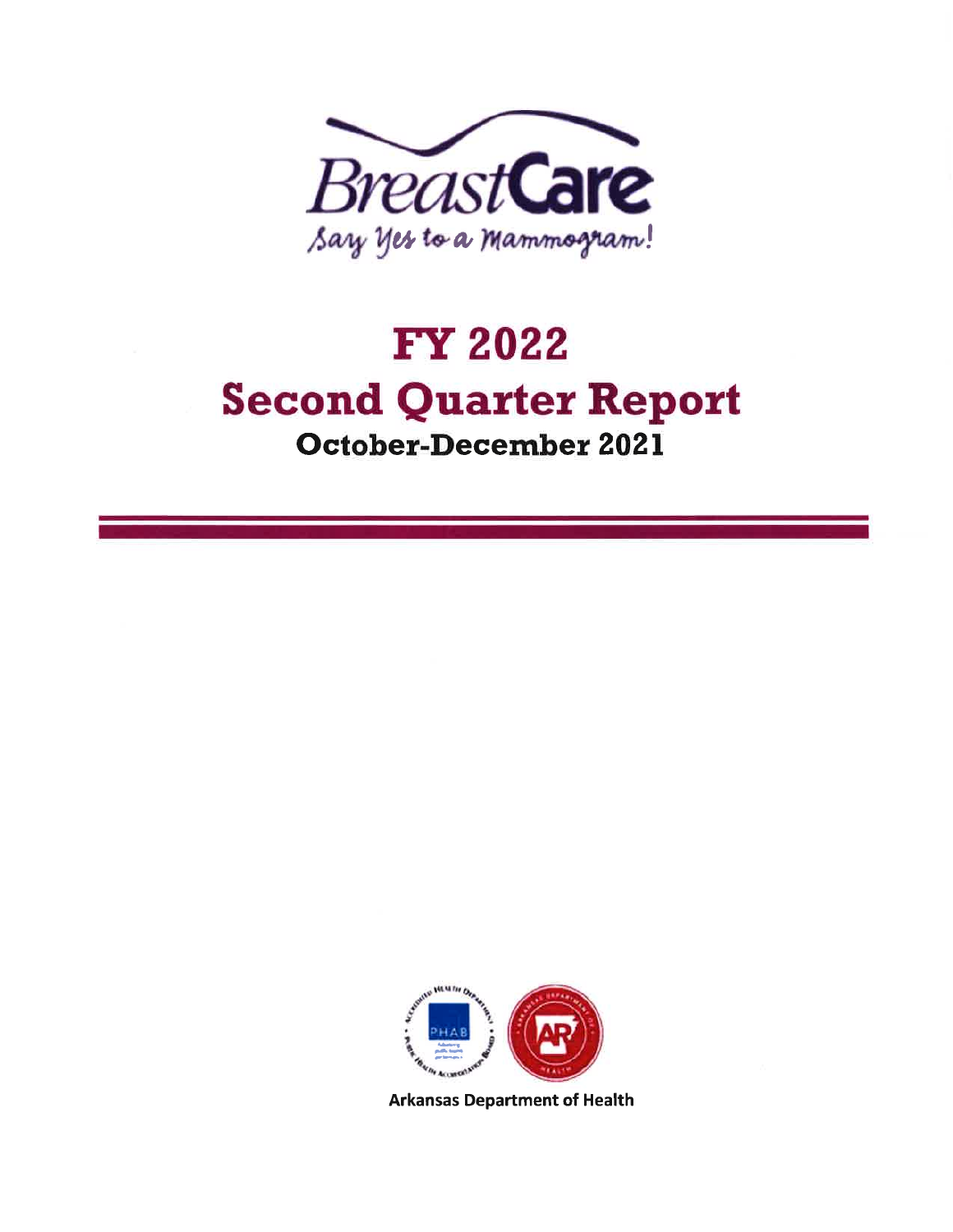### Breastcare Quarterly Report

# October-December Fiscal Year 2022  $B$ PeastCan



Funded by the Arkansas Department of Health (ADH) with support from the Centers for Disease Control and Prevention (CDC) and Arkansas Tobacco Excise Tax.

#### Table 1: Number of Women Enrolled<sup>1</sup>, FY 2022

| <b>Funding Source</b> | <b>Number of Women Enrolled</b><br>October-December, FY 2022 | <b>Number of Women Enrolled</b><br>To-Date, FY 2022 |  |
|-----------------------|--------------------------------------------------------------|-----------------------------------------------------|--|
| <b>Total</b>          | 2,576                                                        | 5,248                                               |  |
| Federal               | 1,581                                                        | 3,241                                               |  |
| <b>State</b>          | 995                                                          | 2,007                                               |  |

Data source: FY 2022 Breastcare Online System Data.

<sup>1</sup>Unduplicated count of women enrolled in the BreastCare Program during the period.

#### Table 2: BreastCare Funds by Expenditures and Percent Spent on Clinical Services, FY 2022

| <b>Month</b>                                                           | October   | <b>November</b> | <b>December</b> | October-<br><b>December</b><br>Average | <b>Monthly</b><br><b>Average</b><br>To-Date FY 2022 |
|------------------------------------------------------------------------|-----------|-----------------|-----------------|----------------------------------------|-----------------------------------------------------|
| <b>Total Expenditures</b>                                              | \$346,794 | \$368,601       | \$359,086       | \$358,160                              | \$362,682                                           |
| <b>Expenditures on</b><br><b>Clinical Services</b>                     | \$266,777 | \$290,656       | \$222,276       | \$259,903                              | \$266,549                                           |
| <b>Percent of</b><br><b>Expenditures Spent</b><br>on Clinical Services | 76.9%     | 78.9%           | 61.9%           | 72.6%                                  | 73.5%                                               |

Data Source: Monthly Breastcare Financial Status Report



2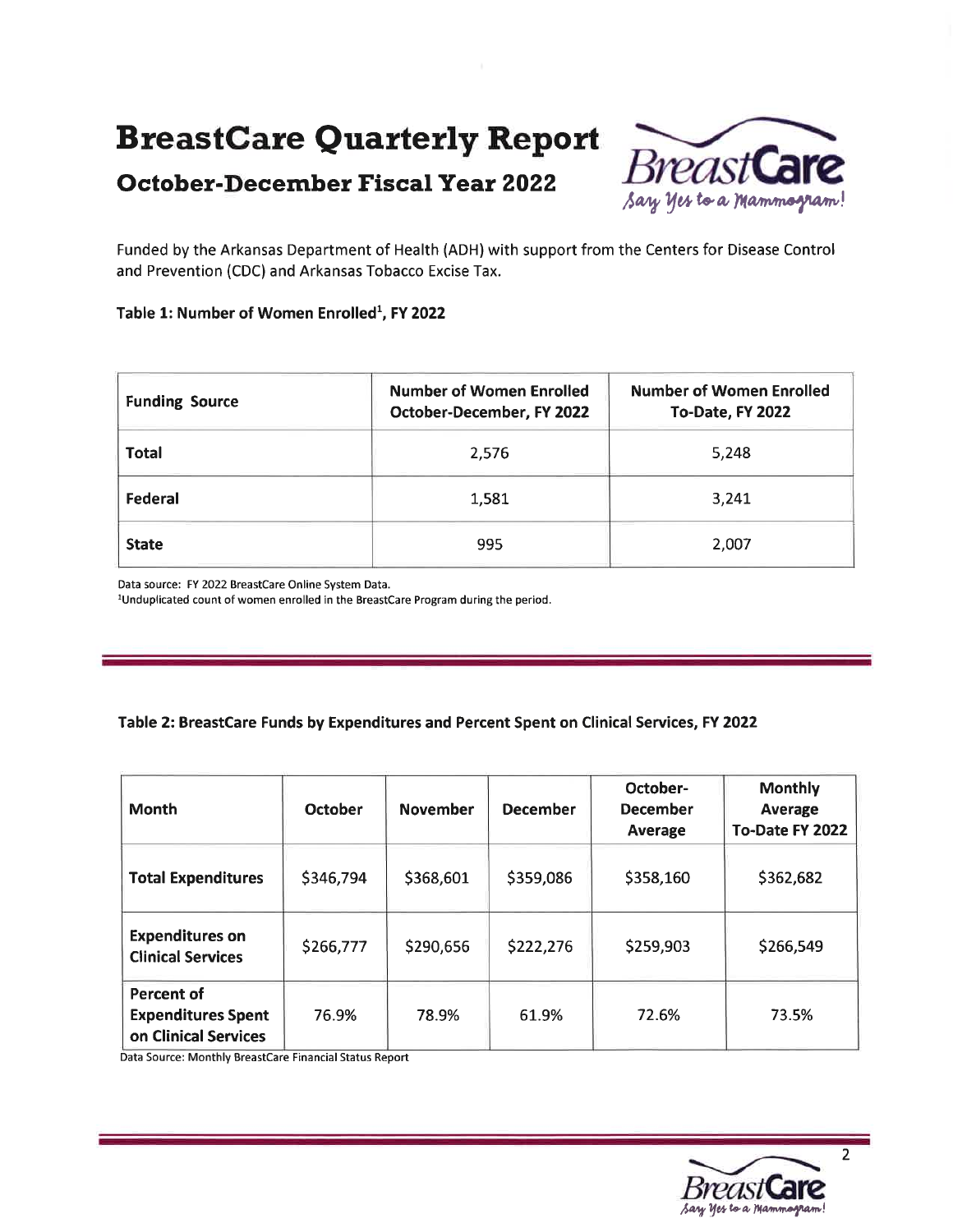#### Table 3: Number and Percent of Screenings Performed, FY 2022

| <b>Provider Type</b>            | Number of<br>Screenings <sup>1</sup> , Oct-Dec,<br><b>FY 2022</b> | Number of<br>Screenings <sup>1</sup> ,<br>To-Date, FY 2022 | <b>Percent of Screenings,</b><br><b>FY 2022</b> |
|---------------------------------|-------------------------------------------------------------------|------------------------------------------------------------|-------------------------------------------------|
| <b>Health Department Clinic</b> | 1,756                                                             | 3,648                                                      | 56.1%                                           |
| <b>Community Health Center</b>  | 600                                                               | 1.174                                                      | 18.1%                                           |
| <b>Hospital</b>                 | 730                                                               | 1,441                                                      | 22.2%                                           |
| <b>Private Provider</b>         | 106                                                               | 234                                                        | 3.6%                                            |
| Total <sup>1</sup>              | 3,192                                                             | 6,497                                                      | 100.0%                                          |

Data source: FY 2022 BreastCare Online System Data.

<sup>1</sup>Unique screening tests performed during the period. Screening tests include clinical breast exams, screening mammograms, and Pap tests.

#### Table 4: Number of Screening Tests Performed through BreastCare,FY 2O22

| <b>Number of Tests Performed</b><br><b>Type of Test</b><br>Oct-Dec, FY 2022 |       | <b>Number of Tests Performed</b><br>To-Date, FY 2022 |  |
|-----------------------------------------------------------------------------|-------|------------------------------------------------------|--|
| <b>Clinical Breast Exam<sup>1</sup></b>                                     | 1,120 | 2,220                                                |  |
| Mammograms <sup>2</sup><br>821                                              |       | 1.635                                                |  |
| Pap Tests <sup>3</sup>                                                      | 1,251 | 2,642                                                |  |

Data source: FY 2022 Breastcare Online System Data.

lNumber of clinical breast exam performed during the period, clients may receive more than one clinical breast exam. 2Number of screening mammograms performed during the period, clients may receive more than one screening mammogram. <sup>3</sup>Number of Pap tests performed during the period, clients may receive more than one Pap test.

#### Table 5: Mammogram Screening History at Enrollment, Women 40 - 64 years old, FY 2022

| Last Mammogram                       | <b>Percent of Enrollees</b><br>Oct-Dec, FY 2022 | <b>Percent of Enrollees</b><br>To-Date, FY 2022 |
|--------------------------------------|-------------------------------------------------|-------------------------------------------------|
| <b>Within 2 Years</b>                | 49.6%                                           | 48.8%                                           |
| More than 2 Years                    | 25.9%                                           | 27.0%                                           |
| <b>Never Had</b><br><b>Mammogram</b> | 24.5%                                           | 24.2%                                           |



3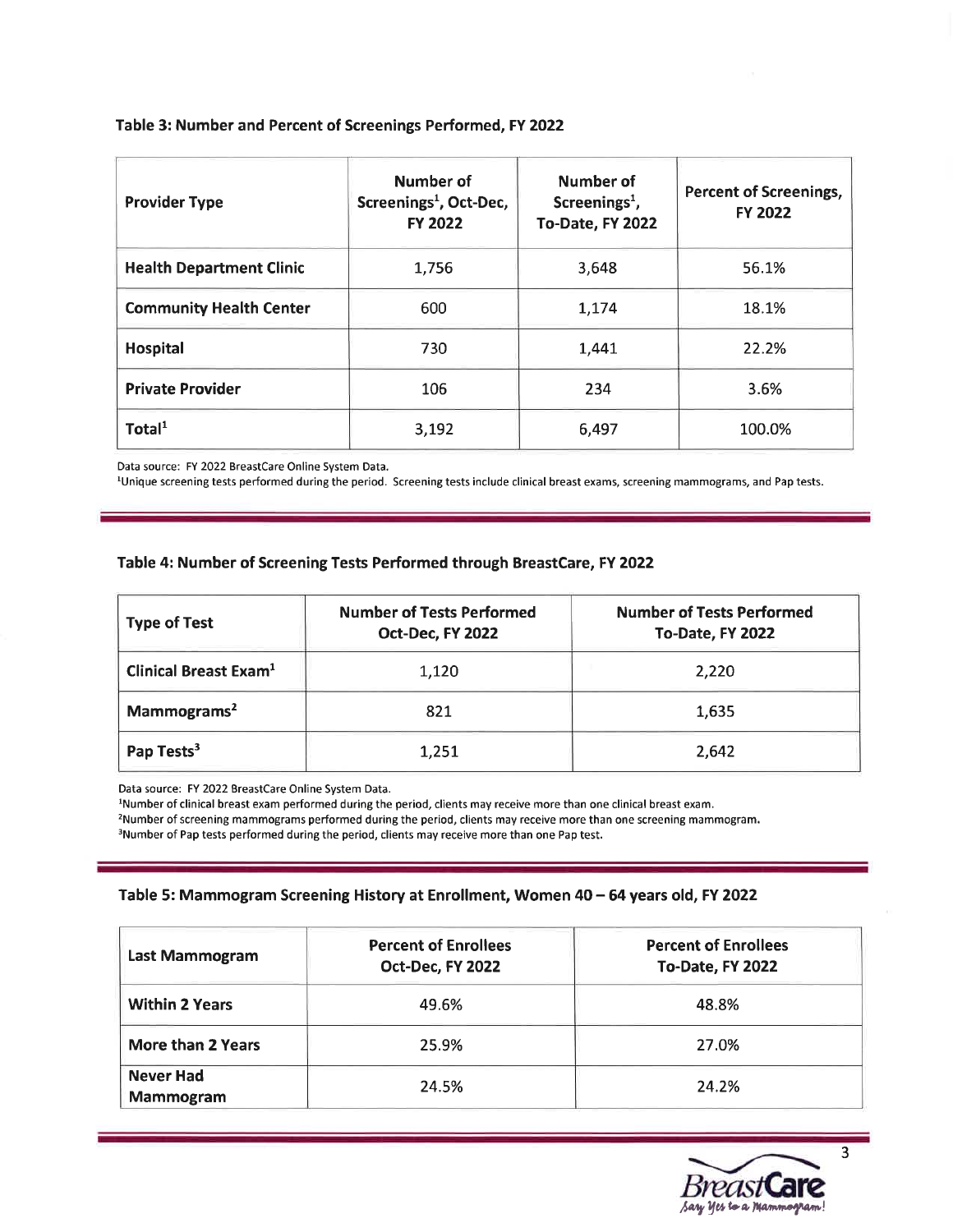| <b>Type of Diagnosis</b>          | <b>Number of Diagnoses</b><br>Oct-Dec, FY 2022 |            | <b>Number of Diagnoses To-Date</b><br><b>FY 2022</b> |            |
|-----------------------------------|------------------------------------------------|------------|------------------------------------------------------|------------|
|                                   | Total                                          | (Age < 40) | Total                                                | (Age < 40) |
| <b>Breast Cancer<sup>1</sup></b>  | 14                                             | (1)        | 27                                                   | (2)        |
| Cervical Cancer <sup>2</sup>      | $\mathfrak{p}$                                 | (1)        | 2                                                    | (1)        |
| Cervical Precancer <sup>3</sup>   | 22                                             | (17)       | 43                                                   | (35)       |
| Hyperplasia <sup>4</sup>          | 5                                              | (0)        | 9                                                    | (0)        |
| Atypical Hyperplasia <sup>5</sup> | 0                                              | (0)        | 0                                                    | (0)        |

#### Table 6: Number of Cancer and Precancer Diagnoses Reported among BreastCare Women, FY 2022

Data source: FY 2022 BreastCare Online System (BOS) Data

<sup>1</sup>Unduplicated count of women with a final diagnosis of invasive or in situ breast cancer reported in BOS during the period.

<sup>2</sup>Unduplicated count of women with a final diagnosis of invasive cervical cancer reported in BOS during the period.

<sup>3</sup>Unduplicated count of women with a final diagnosis of moderate or severe dysplasia (CIN-2/CIN-3) reported in BOS during this period.

4Unduplicated count of women with a biopsy diagnosis of hyperplasia reported in BOS during the period.

sUnduplicated count of women with a biopsy diagnosis of atypical hyperplasia reported in BOS during the period.

#### Table 7: BreastCare Funds by Funding Source (Revenue and Expenditures) and Percent Spent on Clinical Services, FY 2019-2022

| <b>Funding Source</b>                                               | <b>FY 2019</b> | <b>FY 2020</b> | <b>FY 2021</b> | FY 2022 (Budgeted) |
|---------------------------------------------------------------------|----------------|----------------|----------------|--------------------|
| Federal                                                             |                |                |                |                    |
| <b>Revenue</b>                                                      | \$1,800,000    | \$1,700,000    | \$1,700,000    | \$1,700,000        |
| <b>Expenditures</b>                                                 | \$1,507,767    | \$1,637,220    | \$1,553,049    | \$1,700,000        |
| <b>State</b>                                                        |                |                |                |                    |
| Revenue                                                             | \$3,130,840    | \$3,202,990    | \$3,224,579    | 3,036,914          |
| <b>Expenditures</b>                                                 | \$2,412,493    | \$2,710,321    | \$3,217,868    | 3,036,914          |
| <b>Percent of Expenditures</b><br><b>Spent on Clinical Services</b> | 79%            | 72%            | 65%            | 70%                |

Data Source: Breastcare Monthly Budget Report

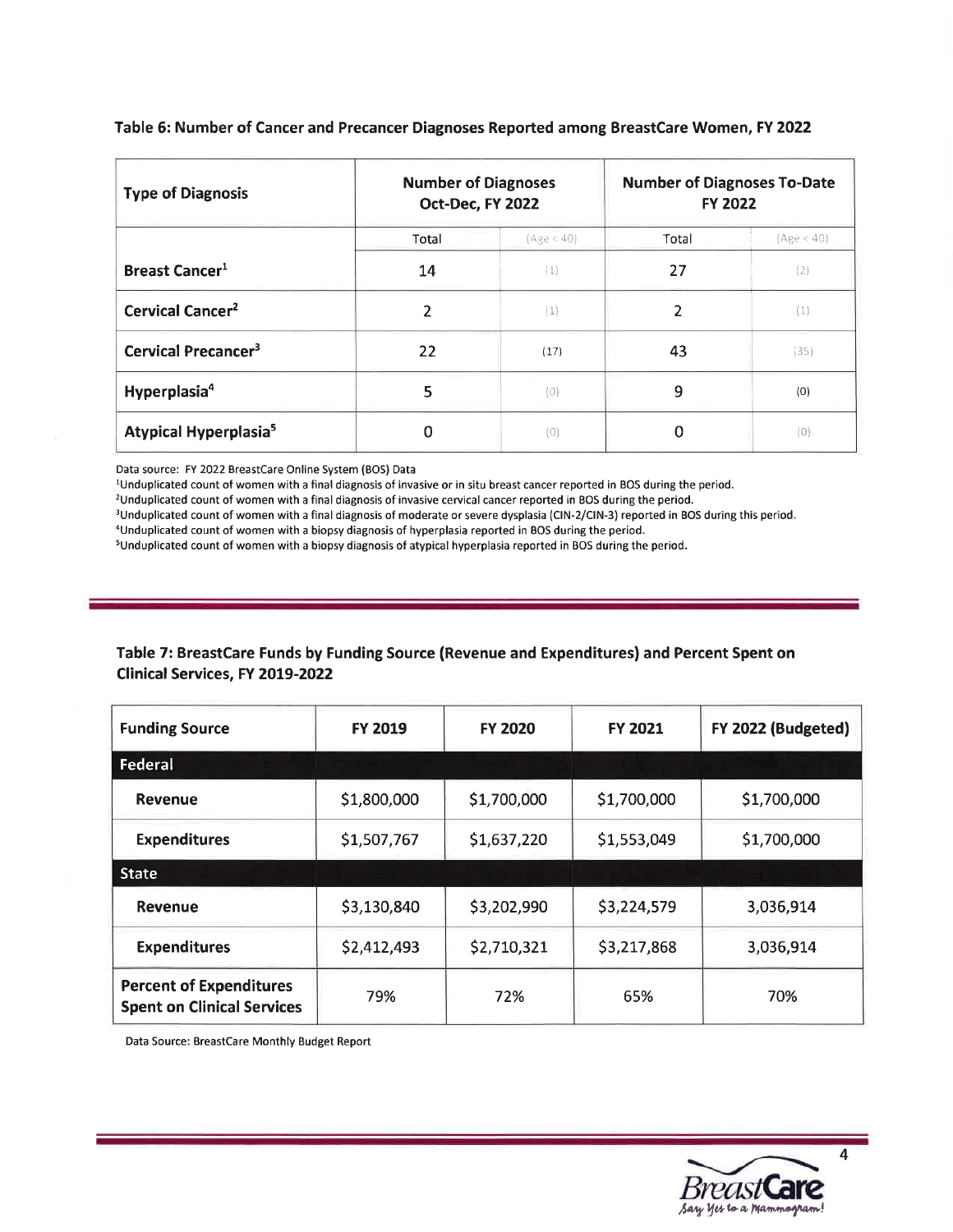| <b>Funding Source</b>                              | <b>FY 2019</b> | <b>FY 2020</b> | <b>FY 2021</b> | <b>FY 2022</b> |
|----------------------------------------------------|----------------|----------------|----------------|----------------|
| <b>Federal Grant</b>                               | \$1,192,532    | \$1,324,515    | \$1,272,753    | \$1,315,947    |
| <b>State Tobacco Excise</b><br>Tax                 | \$1,736,057    | \$1,817,189    | \$1,809,999    | \$1,926,984    |
| <b>Total</b>                                       | \$2,928,589    | \$3,141,704    | \$3,082,752    | \$3,242,931    |
| <b>Total Number of</b><br><b>Women Served</b>      | 9,636          | 9,026          | 8,411          | 9,268          |
| <b>Average Cost of Each</b><br><b>Woman Served</b> | \$303.92       | \$348.07       | \$366.51       | \$349.91       |

#### Table 8: BreastCare Clinical Services<sup>1</sup> Expenditures by Funding Source, FY 2019-2022

Data source: Breastcare Budget

lClinical Services - Direct service provided to women who enroll in the program. These services consist of screening, diagnostic and case management services as well as salaries for Nurse Practitioners and Public Health Nurses who provide one-on-one services.

#### Table 9: Clinical Services Provided by BreastCare Funding Sources, FY 2O2I

| <b>Funding Source</b> | Number of Women<br>Enrolled <sup>1</sup> (% of total) | <b>Number of Women</b><br>Served <sup>2,4</sup> $%$ of total) | Number of Women<br>Screened <sup>3,4</sup><br>(% of total) |
|-----------------------|-------------------------------------------------------|---------------------------------------------------------------|------------------------------------------------------------|
| Federal               | 5,995 (61.4%)                                         | 4,931 (58.6%)                                                 | 4,698 (58.4%)                                              |
| <b>State</b>          | 3,762 (38.6%)                                         | 3,480 (41.4%)                                                 | 3,344 (41.6%)                                              |
| <b>Total</b>          | 9,757 (100%)                                          | 8,411 (100%)                                                  | 8,042 (100%)                                               |

Data Source: FY 2021 BreastCare Online System Data

lUnduplicated count of women enrolled into Breastcare during the period.

<sup>4</sup>Numbers may change based on billing cycles and delays.



<sup>&</sup>lt;sup>2</sup>Unduplicated count of women receiving any clinical service through BreastCare during the period. Clinical services are related to breast and cervical cancers including screening and diagnostic procedures.

<sup>&</sup>lt;sup>3</sup>Unduplicated count of women who received any screening procedure through BreastCare during the period. Screening procedures include clinical breast exams, mammograms and Pap tests.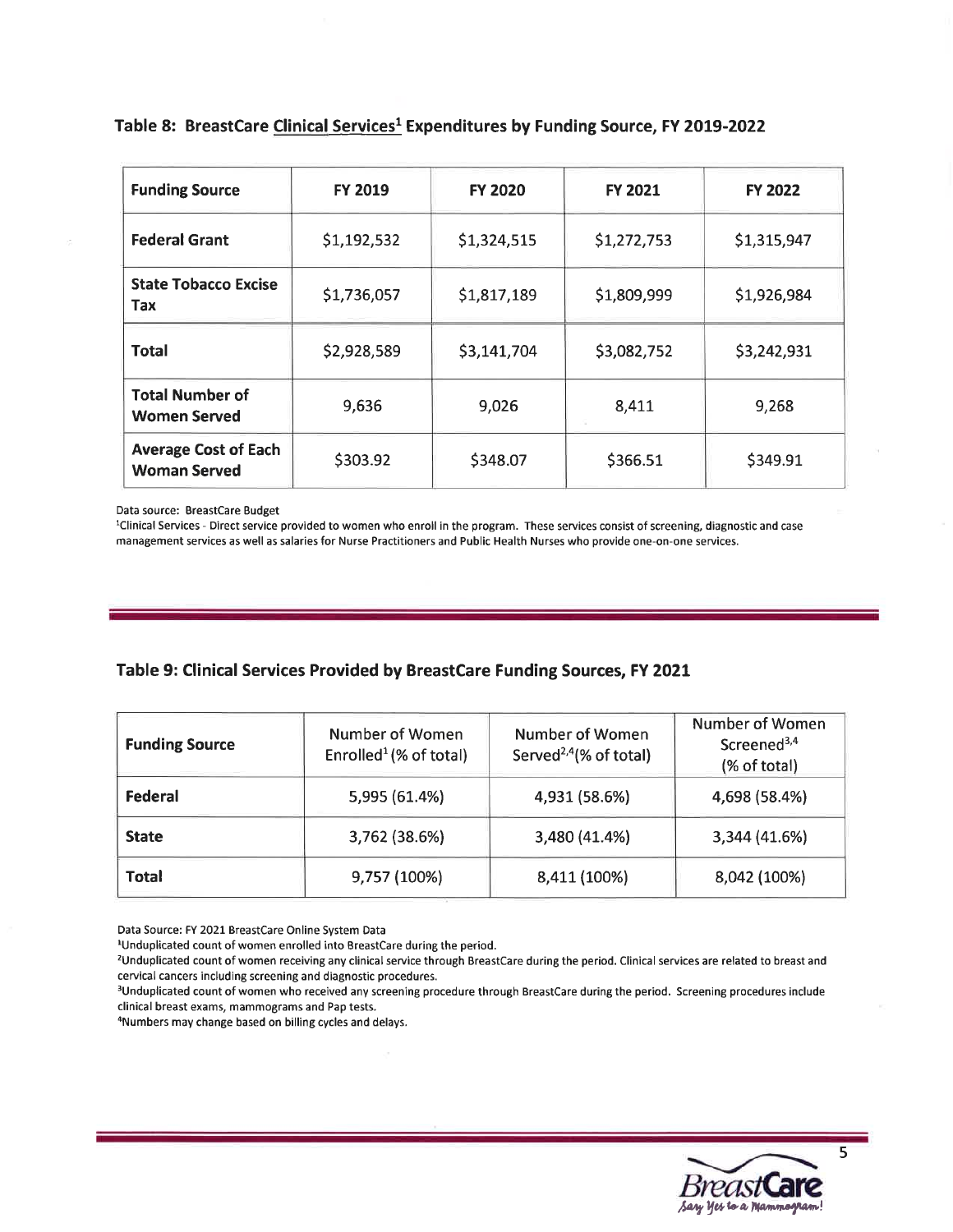#### Definitions Used in This Report

#### Updated: October,2019

- 1. Women enrolled: Unduplicated count of women enrolled into the ADH BreastCare Program during a specified time period; Source of report: BreastCare Online System.
- 2. Women served: Unduplicated count of women receiving anv clinical service through BreastCare Program during a specified time period. Clinical services include screening and diagnostic procedures; Source of report: BreastCare Online System.
- 3. Women screened: Unduplicated count of women receiving anv screening procedure through BreastCare Program during a specified time period. Screening procedures include clinical breast exam, screening mammogram, and Pap test; Source of report: BreastCare Online System.
- 4. Screenings bv provider tvpe: Unduplicated count of screening procedures through BreastCare Program during a specified time period. Screening procedures include clinical breast exam, conventional mammogram, digital mammogram, conventional Pap test, and liquid-based Pap test; Source of report: BreastCare Online System.
- 5. Clinical Breast Exams performed: Number of clinical breast exams provided by BreastCare Program, sometimes more than one for the same client, during a specific time period; Source of Report: BreastCare Online System.
- 6. Mammograms performed: Number of screening mammograms provided by BreastCare Program, sometimes more than one for the same client, during a specified time period; Source of Report: BreastCare Online System.
- 7. Pap tests performed: Total number of Pap tests provided by BreastCare Program, sometimes more than one for the same client, during a specified time period; Source of Report: BreostCare Online System.
- 8. Breast cancer diagnosis: Unduplicated count of women with a final diagnosis of invasive or in situ breast cancer reported to the BreastCare program during a specific time period. The diagnosis may be prior to the quarter it is reported in; Source of Report: BreastCare Online System.
- 9. Cervical cancer diagnosis: Unduplicated count of women with a final diagnosis of invasive cervical cancer reported to the BreastCare program during a specific time period. The diagnosis may be prior to the quarter it is reported in; Source of Report: BreastCare Online System.
- 10. Cervical precancer diagnosis: Unduplicated count of women with a final diagnosis of moderate or severe dysplasia (ClN-2 or CIN-3) reported to the BreastCare program during a specific time period. The diagnosis may be prior to the quarter it is reported in; Source of Report: BreastCare Online System
- 11. Hvperplasia diagnosis: Unduplicated count of women with a final diagnosis of hyperplasia reported to the BreastCare program during a specific time period. The diagnosis may be prior to the quarter it is reported in; Source of Report: BreastCare Online System